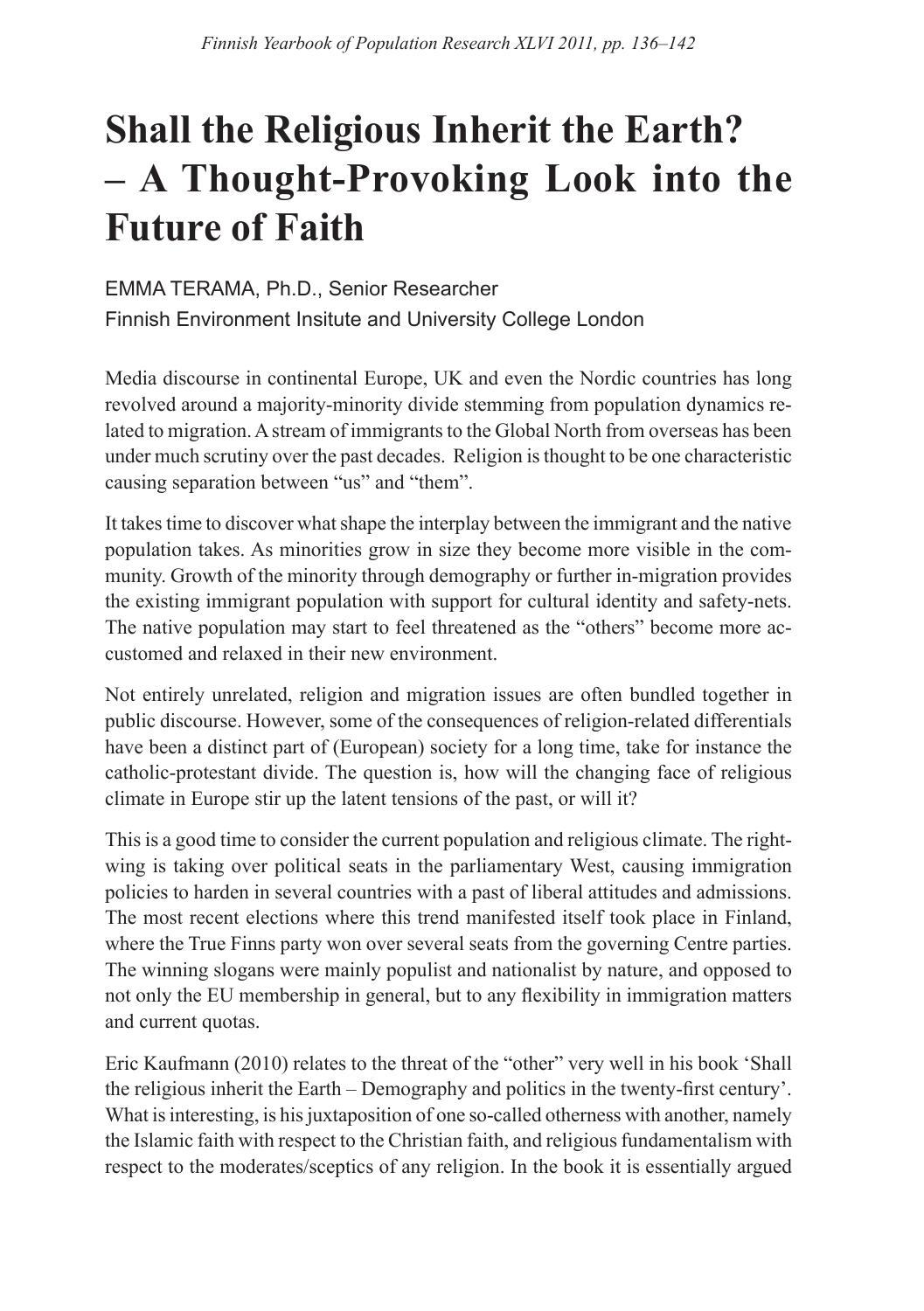that the rivalry between Christians and Muslims, even on European soil, is turning into a demographic competition between the "faithful" and the "faithless", namely the conservative branches of faith and the more secular. He refers to several pro-natalist fundamental or otherwise deeply conservative religious branches affiliated with Christianity, Islam or Judaism and accounts for their recent history in terms of size, political influence or power and trends in demography.

In Europe the most visible trend after on-going secularization<sup>1</sup> seems to be that of the rise of fundamental Christianity. An example of fundamental, or conservative Christians in Europe is provided by the Laestadians, most of which can be found in Finland (Terama 2010). Kaufmann also mentions the Dutch Orthodox Calvinists, although comparing to the Laestadian population dynamcis, calls them a "milder version". Fundamental Christianity has world-wide proportions, however in the existing market-driven, neoliberal environment of Europe it creates perhaps the most striking contrast. In Erik Kaufmann's words "the moderate middle is being sqeezed out". For the European woman, it makes as much difference for childbearing (or more) to be religious as it does to have a high education, with opposite effects (Kaufmann 2010).

The protestant work ethic vocalized by Max Weber in 1930 may have shifted the balance of power inside Europe from the Catholic to the Protestant in the early 1900, however these days most Europeans not only pray less, but also work less than the Americans (Alesina 2005). In the United States the rise of women's liberation and consumerism at the time of the "retreat of the sacred" further from public life, have fuelled the rise of fundamentalism, according to Kaufmann. In Springfield, Missouri there is approximately one church per every 1000 inhabitants, and altogether some 380 Christian places of worship to choose from (USA Church 2011). In addition to the superior church-going rates, the Americans have above all a greater conservative religious class. Kaufmann (2010), however mentions that the mainstream in this class is clearly more neo-evangelical than fundamentalist, and that the explosive growth of the Amish and the Mormons helps explain the rise of the evangelical Protestants in the last half-century, namely differential fertility.

A more dramatic effect of religious rise than growth through pro-natalism is achieved through immigration. Also called the third demographic transition (Coleman 2006), it is prognosed that the current wave of immigrants to the North will attribute to the rising share of non-white Europeans, constituting up to a quarter by 2050 (Kaufmann 2010). In the Eurostat report on migration based on 2006 statistics, over half of all people (re)settling in the EU-27 came from outside of the EU, and Moroccans were the majority (Herm 2008). Out of European nationals, Poles and Romanians were the

<sup>1</sup> France and Scandinavia (let's include Finland) having started their secularization earliest, already in the 19<sup>th</sup> century, have a steady church attendance rate of about 5 per cent (Kaufmann 2010) and have most likely completed their "secular transition". Secular "growth" still takes place in the more Catholic parts of Europe.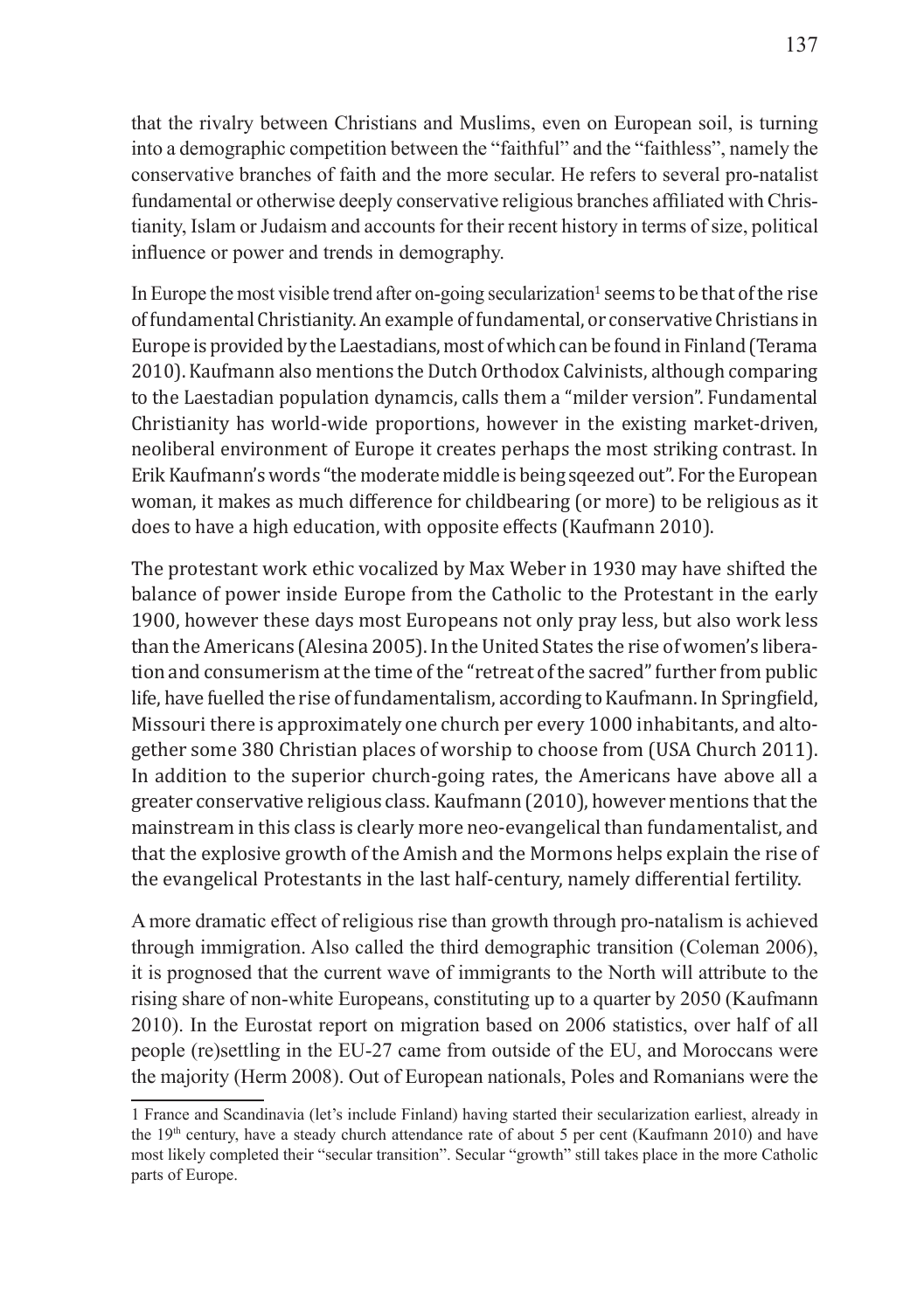most numerous settlers. Most immigrants are more religious (meaning more likely to actively practice their religion) than their secular, non-church going hosts. In London, for example, the group of Christians attending Sunday service is predominantly nonwhite at 58 per cent, while a sizeable portion of the rest are equally non-native, mainly from East Europe (Kaufmann 2010). In the rest of the country Christian attendance rates plummeted by 40 per cent between 1989 and 2005, whereas in London the high immigration numbers and their fertility ensures *en masse* church going according to Kaufmann. Somewhat similarly in the United States, immigration translates into a religious future of stagnating seculars and thriving (Hispanic) Catholics, who are on an upward trend that puts all other denominations "in the shade" (Kaufmann 2010).



**Map 1.** Islam in Europe in 2010. Percentages: Skirbekk et al. (2010).

Despite the *Eurabia*-map being colored increasingly green on Wikipedia (2011), it remains a fact that most of Euope is only up to 5 per cent Muslim, see Figure 1 [map]. The average hue of green remains thus lighter than the walls of an operating theatre. The facts, however, sometimes escape the political parties vigorously opposing migration as a source of "otherness" in their societies. In the April 2011 parliamentary elections of Finland (<1% Muslim) the counter-immigration, anti-EU policy (to name a few) of the forementioned nationalist & populist party was greeted by the public with overwhelmingly strong support that came as a surprise to the political elite and analysts alike. The party increased their number of seats in the national parliament six-fold from just five to 39 out of the total 200.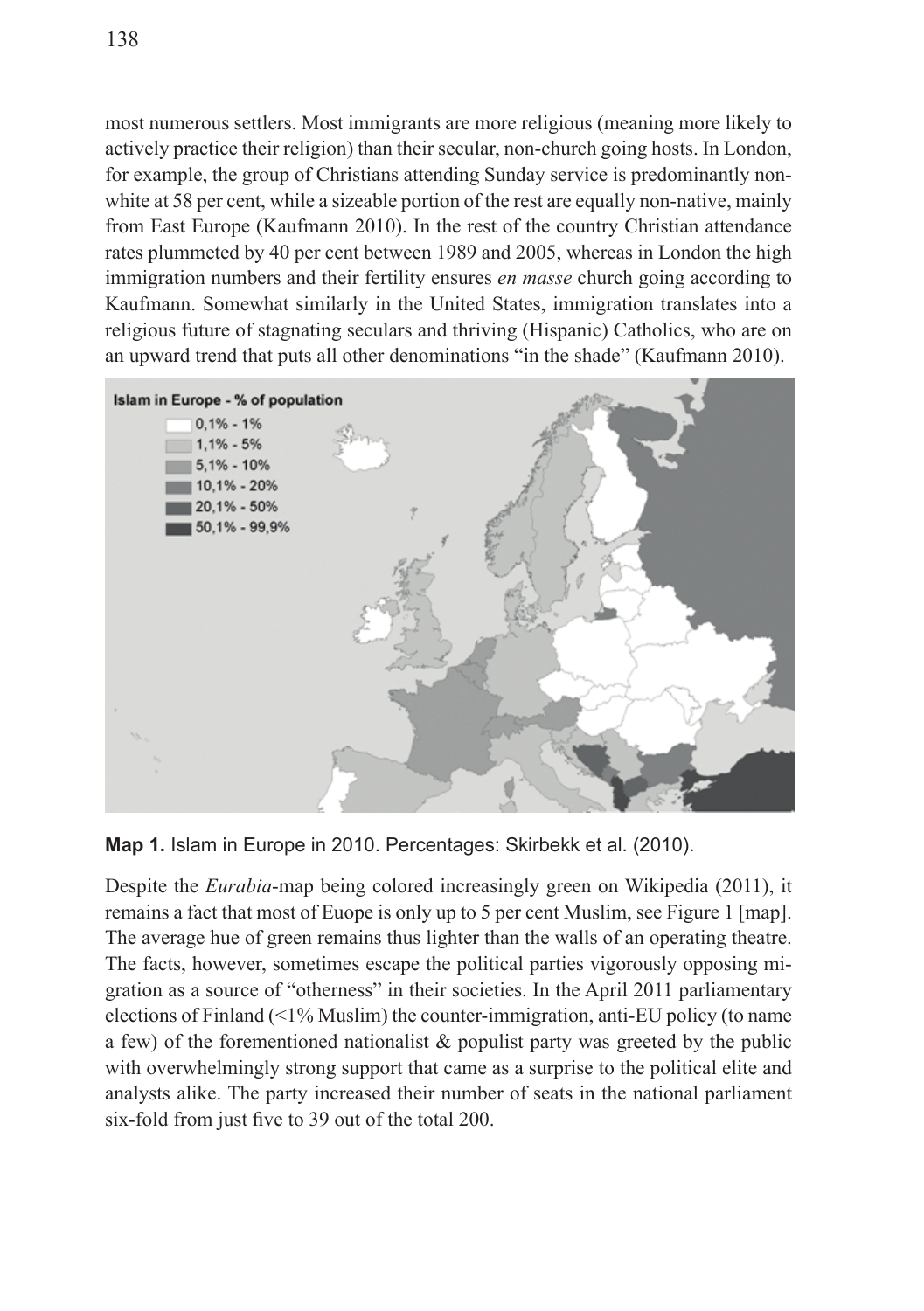Estimating Euope's Muslim stream of migrants at  $\frac{1}{4}$  of a million per year, or 0.5 per cent of population is still a long way from the American example of Latin influence, where for several decades an influx equalling about 1 per cent of the American population has had a permanent impact on the demography of the nation (Kaufmann 2010). Recent projections on European and world Muslim populations (Skirbekk et al. 2010) attest to the fact that the European example is nothing like the influence and proportions of the American Hispanics. This is partly due to the fact that Muslim immigrant fertility, albeit high close to the time of migration (partly due to the often remote and rural areas of departure in the home country), seems to converge to the native population's fertility sooner or later. Migration laws have also tightened considerably recently, which causes a smaller influx of migrants. What is nevertheless true is that the difference in fertility of *more* and *less* religious mothers persists, also in the case of Muslims. This will in turn "power an erosion of secularism and moderate religion" as Kaufmann (2010) puts it.

Kaufmann stipulates further that the fear of "otherness" or exotic strangers is not so much fear of religious doctrines but a fear of a minority breeding the majority "into submission". This kind of threat "in the air" will no doubt eventually translate into political activism to increase or promote nationalistic ideals among constituents, as just happened in Finland. Kaufmann mentions similar political shifts having taken place in Norway, Italy and Austria, where blatantly offensive language and images are even used in marketing the ideals of the far-right parties at the wake of elections.

Not everyone is lured by the populist-nationalist agenda. The better educated, liberal or socialist European is typically unsupportive of the right-wing message. Left-wing parties are often the choice of their Muslim brothers and sisters, albeit the non-European immigrant has typically more conservative social attitudes. Despite receiving their vote, the left-wing parties e.g. in Flanders, Belgium do not openly court the Muslim electorate in fear of alienating the anti-immigrant vote (Kaufmann 2010). This may translate into political parties having to do the "electoral calculus" again, based on not only ethno-nationalist concerns but regional make-up of the electorate. An example is provided by Antwerp where the socialist share of votes increased from 19 to 35 per cent backed by the local Muslim population at the same time as the anti-immigrant Vlaams Belang-party stagnated due to the overall decline of whites in the population (Kaufmann 2010). The growth of the non-white electorate may therefore not induce a direct increase of the anti-immigrant vote.

In the book "Shall the religious inherit the Earth?" Kaufmann proposes as a solution to the immigrant–anti-immigrant electorate problem new coalitions down *ecumenical*, rather than ethnic or religious lines, powered by the degree of religiousness. It is easier, after all "to trumpet a morally than a racially conservative message" (Kaufmann 2010). He adds that this has long since been realized in American politics.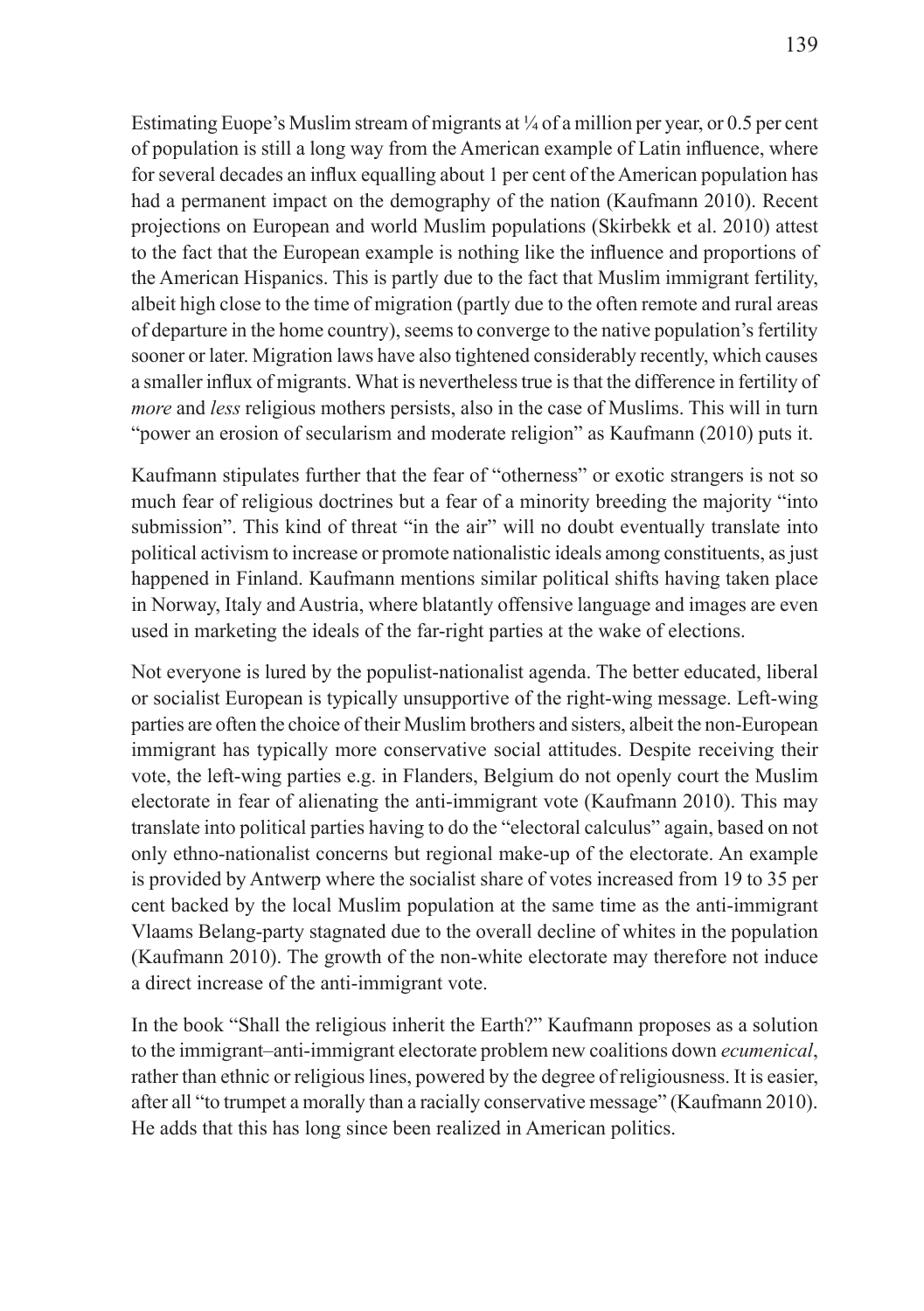The author then turns to look at the current state of affairs in Israel, where demographers have attested to the levelling off in fertility differences between the Muslim and the Jewish population. Youssef Courbage refers to the converging fertility behaviour (Jewish mothers closing the gap on the Muslims) as a "war of the cradles" (Courbage 1999). He would also prefer the notion of a "convergence of civilizations" rather than a "clash of civilizations" (Huntington 1996) considering the current understanding of the historical, social and demographic indicators (Courbage 2011).

What comes to the particulars concerning the convergence of the fertility behaviour in Israel, Kaufmann points out the rising minority of ultra-Orthodox, or Haredi Jews. Haredi sects grew out of 19th-century movements aimed explicitly at revitalizing and propagating theologically conservative Judaism and deterring secularization and conversion. They prefer to live in seclusion from the mainstream society, or where this is not possible, form their own neighbourhoods where strict Haredi laws of conduct are in effect. Interestingly, they have created such a political and consumption power lately that even brand product marketing and public spaces must abide to their standards, from omitting any too liberal symbolism from wrappers or product posters to banning traffic on the neighborhood roads on Shabbat (Kaufmann 2010).

State support for the Haredim ranges from generous child allowances to financing religious *yeshiva* educational institutions (also full-time for adults), as well as exemptions from military service. In 1996 approximately 60 per cent of Haredi men between ages 25 to 54 went to yeshiva instead of being employed (Kaufmann 2010).

The Haredim, and thereby the proportion of religious Israelis is estimated to grow immensely in the next decades due to their total fertility rate (TFR) of well over 7, compared to the secular Jewish fertility of around or even below replacement level, 2.1 (Kaufmann 2010). The Haredim now account for seven to eleven per cent of Israel's population, and grow at an estimated annual rate of 4 per cent, which means faster expansion rates than either Israeli Arabs or the rest of Israel's Jewish population (Cincotta and Kaufmann 2009).

Identity is critical to religious vitality in the contemporary world, and these days diversity can lead to strength. This may explain the wide array of sects having sprung from the cores of Christianity, Islam as well as Judaism. Fragmentation of e.g. the Haredi has not lead to decreasing numbers. Indeed also the Finnish Laestadians belong to different sub-divisions. A greater array of religious choice and competition for religious purity may simply lead to a stronger group identity or pride that in turn reinforces group boundaries.

When spiritualism and patriotism is combined, we can expect the right-wing vote to increase in our society. Haredi growth is already nudging the central tendency of Israeli politics towards the right (Kaufmann 2010). Military service participation is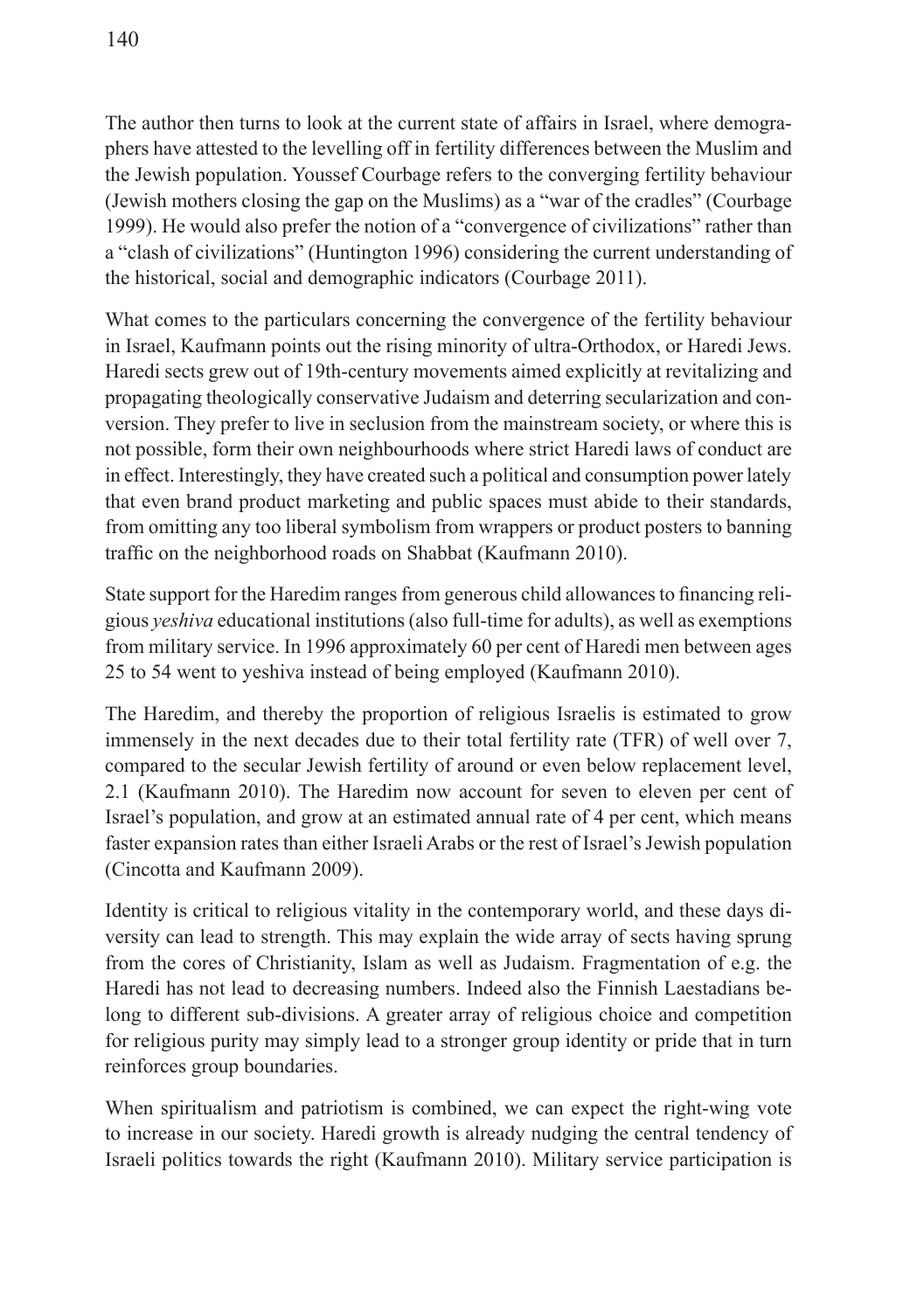encouraged despite the excemptions already in place. So-called Hesder programmes have been implemented to combine Talmudic study with military service. Also in Finland, despite the potentially conflicting spiritual and patriotic duties, practically all Laestadians complete their service in Finnish defence forces. This already attests to a certain degree of patriotism. What comes to the recent parliamentary elections, regions with highest Laestadian populations did share their formerly centre-driven vote with the newly force gathered right-wing party. Remains to be seen whether the potential for growth among the Laestadians will be translated into as much political power and influence as seems to be the case for the Haredi in Israel. At the moment the Laestadians occupy a very small share of the total population, still approximately twice that of the Muslims (Terama 2010).

In his book, Kaufmann goes on to explain *why* the more religious also act more conservatively at the ballot. He draws upon American examples of Democrat vs. Republican support, identifying cause and effect relationships such as Republicans addressing religious issues more, including support for faith-based schools (Kaufmann 2010).

Devout populations of any denomination seem today to be particularly resistant to decline. Many of them are endogenous growth sects encouraging large families, much alike the old days when a population's victory or demise was governed by the fertility of its women, and thus ability to grow its own military forces. Like Kaufmann (2010) puts it:

"As the growth of early Christianity shows, compound effects mean that even a small demographic advantage can lead to big changes over several generations."

Muslims will not take over Europe, writes Kaufmann, but instead will stabilize their proportions of the total population to around a fifth by 2100, not that population projections spanning that far are particularly reliable. The liberal ideal of "Let[ting] a thousand lifestyles bloom" is probably not going to make the "final cut", however simply due to the fact that dry atheism simply cannot compete with religious fervor. What makes matters more challenging (for the seculars), is their demography. "Too little too late", one might say to the currently mildly increasing fertility levels in developed countries (Myrskylä et al. 2009) since atheist mothers still bear the least children of all. Kaufmann (2010) even finds evidence suggesting that "the religious live longer and are happier than sceptics".

## **Acknowledgements**

The author would like to thank the Academy of Finland for funding and Ville Helminen from the Finnish Environment Institute for Figure 1.